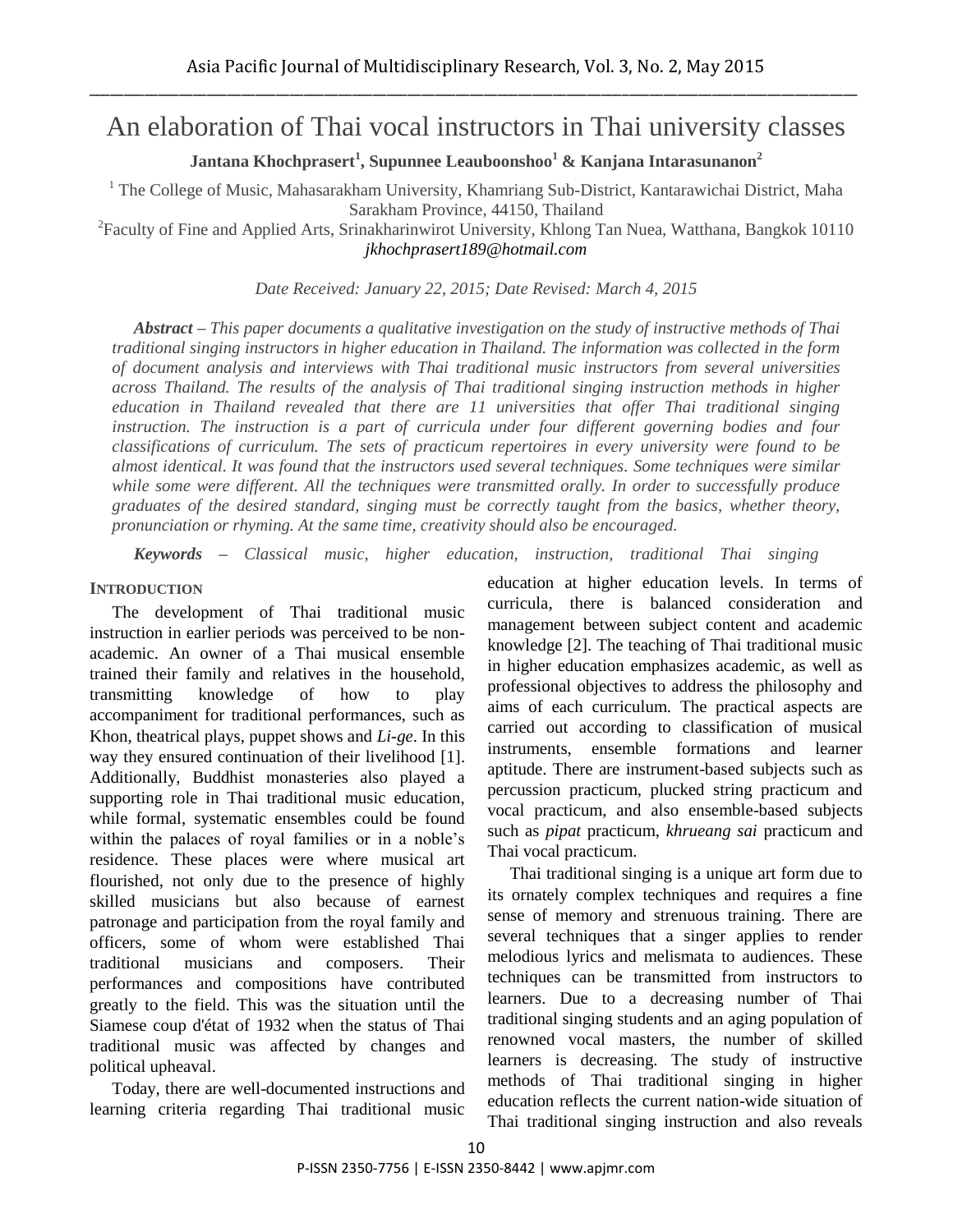the techniques and instructions of the masters in higher education level. The results will serve as evidence that provides contextual information regarding instruction methods of Thai traditional singing, which will consequently lead to a body of basic information for improving vocal instruction as well as Thai traditional music education for years to come.

# **Knowledge of Thai traditional Music Instruction in Higher Education**

In 2477 B.E. (AD 1934) Luang Wichit Watakaan, the then-director of the Fine Arts Department of Thailand, took ideas from the French school of music and drama and initiated the construction of a school of music and dramatic arts that offered the education of drama and music. The school was Thailand's first formal educational institute to offered specialized music courses. Situated in the grounds of Bavorn Palace, also known as Wang Nha, the school has been operating since  $17<sup>th</sup>$  May 1934. However, its name has been changed several times. It has used its current name, College of Dramatic Arts, since 2515 B.E. (AD 1972) [3].

In 2505 B.E. (AD 1962), with a rising number of students, the Thai government initiated expansion of existing educational institutes and established new ones. The campaign saw the emergence of several public universities, such as Chiang Mai University, Khon Kaen University, Prince of Songkhla University and Ramkhamhaeng University. Many of these new institutions also established their own colleges of education. The Fine Arts Department also established regional schools of music and dance offering Certificates of Higher Education in order to inject fresh and more capable academic personnel into the national education system. The courses were later applied to other colleges of education, both in urban and rural areas. In 2517 B.E. (AD 1974) Payap University was the first institute to open musicology courses covering Thai traditional music as well as Western music under the degree "Bachelor of Arts (Music)".

# **Knowledge about Thai Traditional Singing**

Thai traditional singing is considered a unique performing art because of its complex, sophisticated techniques and these techniques are applied differently across different institutes and also by different masters [4]. Thai traditional singing today is regarded by some as incomprehensible, as though the lyrics are indistinguishable. Superficially, the statement is partly true. In fact, Thai traditional singing is a practice of simplicity and, at the same time, expertise. While many advanced technologies have helped many branches of performing arts, in singing, the musical instruments cannot be manipulated by outside force. The most important tools for singing are inside the singer. Thus, singing is an art of invisible delicacy which can be perceived only by sound. To become a fine vocalist, apart from possessing natural talent, one must go through the right set of basic training.

The following are fundamental principles that should be made clear to aid reader comprehension in later parts of this article.: 1) Main melody: Its length must be precisely complete. The main melody of a musical piece consists of melody, composition, proportion, rhythm, phrase and correct rhyming scheme. The main melody can always be referred to by melodic and vocal variations; 2) Melody: This is an arrangement of high and low pitches. A good musician should know how to decorate a melodic line, whether ascending and descending, while keeping the original lyrics and melismata intact; 3) Sound: This is the result of a vibration or an interaction between internal organs of human throat or vocal cord, i.e. the throat, stomach pit, oral palate, teeth, gum, tongue, lips and chin. These vibrations can be perceived by the human auditory system. The lower the frequency, the lower the pitch. The higher the frequency, the higher the pitch. It is compulsory for a Thai traditional singer that the vocal sound must blend with the instrumental melody, which is why it is required to maintain the consistency of vocal sound at any given pitch; 4) Wording and pronunciation: A singer must pronounce correctly each and every word as written in a composition and must know the phrasing of different types of poems. A singer must follow correct intonation by controlling their chin, mouth, tongue and throat. These organs will facilitate the singing process. As to the amount of emphasis of these techniques, it is up to the singer to decide; 5) Rhythm: This is a constant beat throughout a musical piece. There are two types of rhythm. A regular rhythm is a base for playing musical instruments and singing. *Ching* rhythm is designated by the sound of the *ching* to indicate strong and weak beats. *Nah Tab* rhythm, is designated by different kinds of drums and also used as a unit to measure the length of a composition. A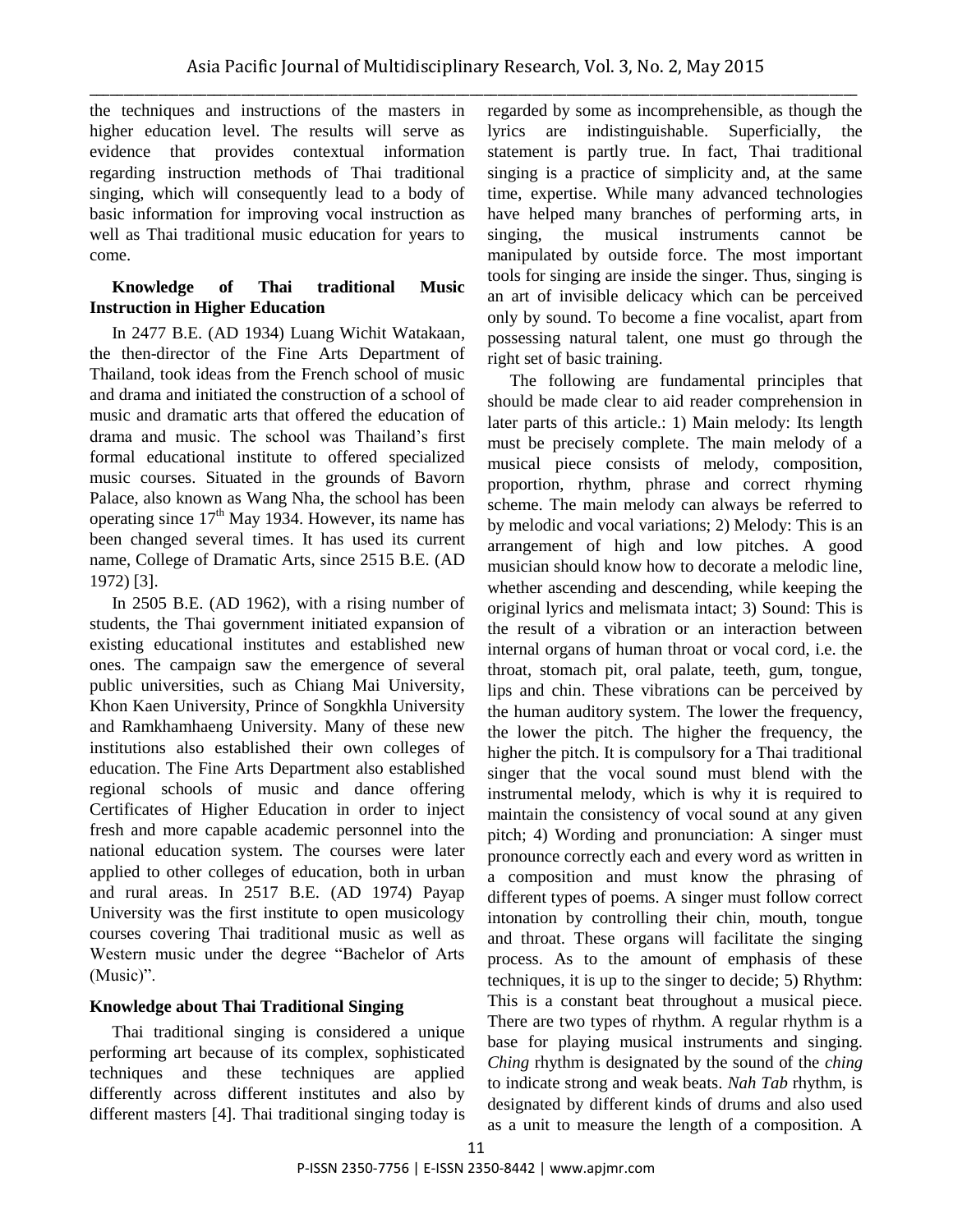melody is said to be one rhythm long when it completes one cycle of *Nah Tab* [5].

#### **Theoretical Concepts Applied in the Research**

Theoretical concepts about education and philosophy are inter-related. Philosophy focuses on life and universe, and more particularly on humanity, the environment and discovery of the ultimate truth. Education, on the other hand, deals with human behavior and how to develop people as decent, successful citizens in both life and work. Philosophy and education have interesting objectives: to evaluate and define the meaning of human life. Therefore philosophy and education are linked by two bonds which are: 1) Philosophy helps determine the goals and objectives of education in order to obtain ideal educational methods for any society at any time; 2) Philosophy is responsible for logical analysis, synthesis and interpretation of educational concepts for thorough comprehension, which will, in turn, enhance the confidence of a pragmatic educator. These theoretical concepts about educational philosophy will lead to the course outlines of Thai traditional singing education in higher education.

## **RESEARCH OBJECTIVES**

The qualitative research entitled "An elaboration of Thai vocal instructors in Thai university classes" had three research aims: 1) To study the current situation of Thai traditional singing instruction in higher education in Thailand; 2) To study Thai traditional singing techniques of masters in higher education; 3) To study instructive methods of Thai traditional singing instruction in higher education in Thailand.

#### **METHODOLOGY**

The study of instructive methods of Thai traditional singing instructors in higher education in Thailand was carried out in public universities that offer Thai traditional music as a major subject at Bachelor level with at least one student majoring in Thai traditional singing. The information was collected from Chulalongkorn University, Kasetsart University, Khon Kaen University, Thaksin University, Rajamangala University of Technology Thanyaburi, Naresuan University, Mahasarakham University, Mahidol University, Ban Sondej Chaopraya Rajabhat University, Srinakharinwirot University and Bundit Pattana Silpa Institute.

Keeping the title in mind, the researchers purposively selected a sample group for data collection. The key informants are Thai traditional singing instructors in higher education who possess the following requirements: 1) Being a full-time Thai traditional singing instructor in a higher education institute; 2) Having over five years of work experience

From the above criteria, the researchers collected information from 12 key informants, sorted by university. After the process of data collection, the researchers then arranged the information obtained from literature reviews, related research and interviews according to content relevance and then sorted the information according to the aims of the research.

#### **RESULTS AND DISCUSSION**

## **The current situation of traditional singing instruction in Thai higher education**

The study revealed that Thai classical singing courses in higher education are run by different governing bodies, specifically the College of Music, Faculty of Fine Arts, Faculty of Humanities and Social Sciences and Faculty of Education. There are four groups of degrees, Bachelor of Music, Bachelor of Fine Arts, Bachelor of Arts and Bachelor of Education. The repertoires used in Thai traditional singing instruction in higher education in Thailand are chosen in such a way that the first year students only learn the basic repertoires such as *Tab Ton Pleng Ching*, *Rabam See Bot*, *Saen Sanoh*, *Thon Samoh* and other easy Thai repertoires. The second year students learn *Sam Chan* repertoires and certain *Tab* repertoires, such as *Tab Nagbat*, *Tab Lom Pad Chai Khao*. The third year students learn the *Sepa* repertoires, *Ta-yoi* repertoires and theatrical repertoires. The fourth year students learn the solo repertoires.

# **Biography and the works of Thai traditional singing instructors in higher education level in Thailand**

The instructors learned and perfected Thai traditional singing from different institutes and schools. Late Master Sudjit Duriyapraneet, a national artist, first learned from her family, beginning with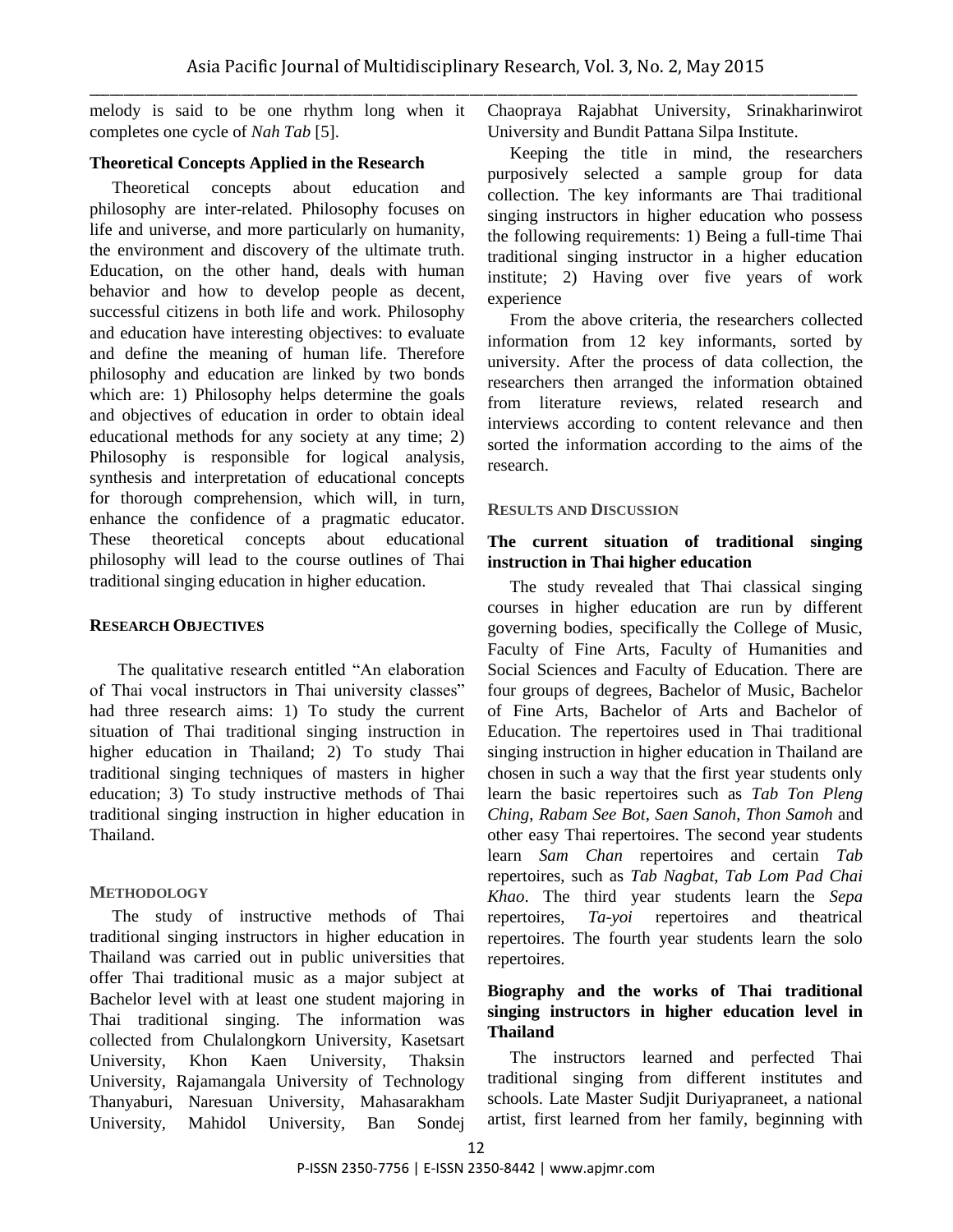her mother. Master Siri Witchawej, a national artist, learned from the house of the Duriyapraneets. Master Tassanee Khuntong, a national artist, learned from the College of Dramatic Arts. Dr. Pannee Promsombut learned from the College of Dramatic Arts. Assoc. Prof. Dr. Kanchana Intarasunanont started learning from Baan Somdej Chaophraya Rajabhat Institute. Assist. Prof. Chetcharin Chirasantitham learned from college. Master Butri Sukpan learned from Chulalongkorn University. Assoc. Prof. Dr. Suphannee Lueaboonchoo learned from Srinakharinwirot University Prasanmitr. Master Panupak Mokasak learned from Kasetsart University. Assit. Prof. Dr. Chatuporn Srimuang learned from Chulalongkorn University. Master Sattha Chandamaneechot learned from Chulalongkorn University and Master Duangdeuan Lhongswat learned from Chulalongkorn University.

The relationships between the masters of Thai traditional singing in higher education in Thailand in terms of knowledge transmission are as follows. Master Butri Sukpan learned from late master Sudjit Duriyapraneet. Assoc. Prof. Dr. Suphannee Lueaboonchoo learned from Assoc. Prof. Dr. Kanchana Intarasunanont. Master Panupak Mokasak learned from Assoc. Prof. Dr. Kanchana Intarasunanont and Master Siri Witchawej. Assit. Prof. Dr. Chatuporn Srimuang, Master Sattha Chandamaneechot and Master Duangdeuan Lhongswat all learned from Master Charoenchai Soontornwatin. Assoc. Prof. Dr. Kanchana Intarasunanont and Master Tassanee Khuntong learned from Master Siri Witchawej. Assist. Prof. Chetcharin Chirasantitham learned from Master Tassanee Khuntong.

## **Vocal Techniques of Thai traditional Singing Instructors in Higher Education in Thailand**

The techniques of 12 Thai traditional singing instructors in higher education were studied. The researchers found several common vocal techniques used by multiple masters. The most commonly used technique was *Krathob* (10 times). The second was *Krun* or *Ruamkun* (9 times). The third were *Kluen Siang* and *Prakhob* (4 times). The fourth were *Kakok Kor*, *Nen Siang*, *Prib*, *Proi*, *Long Suang*, *Hon Siang*, *Uean Sam Siang* (*Plin Siang*) and *Lak Hai* (3 times). The fifth were *Klom Siang*, *Beeb Siang*, *Pradit Kham*, *Pan Siang Pan Kham*, *Muang Siang Muan Kham*, *Sabud Siang*, *Siang Loi Changwa* and *Siang Nak Bao*

(2 times). The sixth were *Yon Siang*, *Kyak Kyon*, *Kruan*, *Kuang Siang*, *Chueam Siang*, *Chon Siang*, *Dad Thod Siang*, *Thing Siang*, *Noom Hoo*, *Pan Kham*, *Pan Siang*, *Phon Siang*, *Ruab Siang*, *Ron Baimai Ruang*, *Lak Changwa*, *Yoi Changwa*, *Luean Lai*, *Samniang Pleng*, *Siang Kruan*, *Siang Khreua*, *Siang Baimai Ron*, *Siang Phan*, *Siang Phoen*, *Siang Plew*, *Siang Loi*, *Siang Leuan Lai*, *Siagn Aa Sai* (*Siang Pee*), *Hang Siang*, *Hern Siang*, *Hon Loi Kham* and *Om Siang*, each found to be used only once. However, there are some techniques that are known by different terms but their executions are identical. For example, *Lak Hai Chai* and *Aeb Hai Chai*. Both terms imply a similar meaning. There are also two techniques that are known by the same term (*Sabud Siang*) but are executed differently.

## **Instructive methods of Thai traditional singing instructors in higher education in Thailand**

# 1. Pre-Instruction

The instructors first choose students based on vocal and auditory quality such as timbre of the voice, rhythmic perception, auditory ability, correct pronunciation and sitting posture. The selected students are then trained with notation reading to improve memorization and facilitate the instruction process. Then comes the selection of repertoires for students. Students should learn the repertoires in ascending difficulty level starting from pronouncing all seven notes – *Do, Re, Mi, Fa, Sol, La, Ti* - along with *Ranaad Ek*. Next is reading and understanding the meaning of lyrics and then the student will learn the *Sam Chan* melisma. Students must practice the *Sam Chan* melisma before the beginning of each class. The next step is the breathing. Students must learn how to correctly inhale at the fall of a beat and how to retain and release their breath within their stomach cavity for the *Prib* and *Krun* techniques.

# 2. Instruction

From the study, it was found that the instruction of Thai traditional singing in higher education in Thailand uses the same categories of instructive methods, which are oral and demonstrative. Students will try to imitate the techniques demonstrated by instructors. The students must practice melismatic techniques, *Krun* and sitting posture. The correct sitting posture is known as the *Pab Piab* position, while keeping the spine stretched. Cross-legged sitting is not an accepted position. Students must learn correct pronunciation and avoid singing with teeth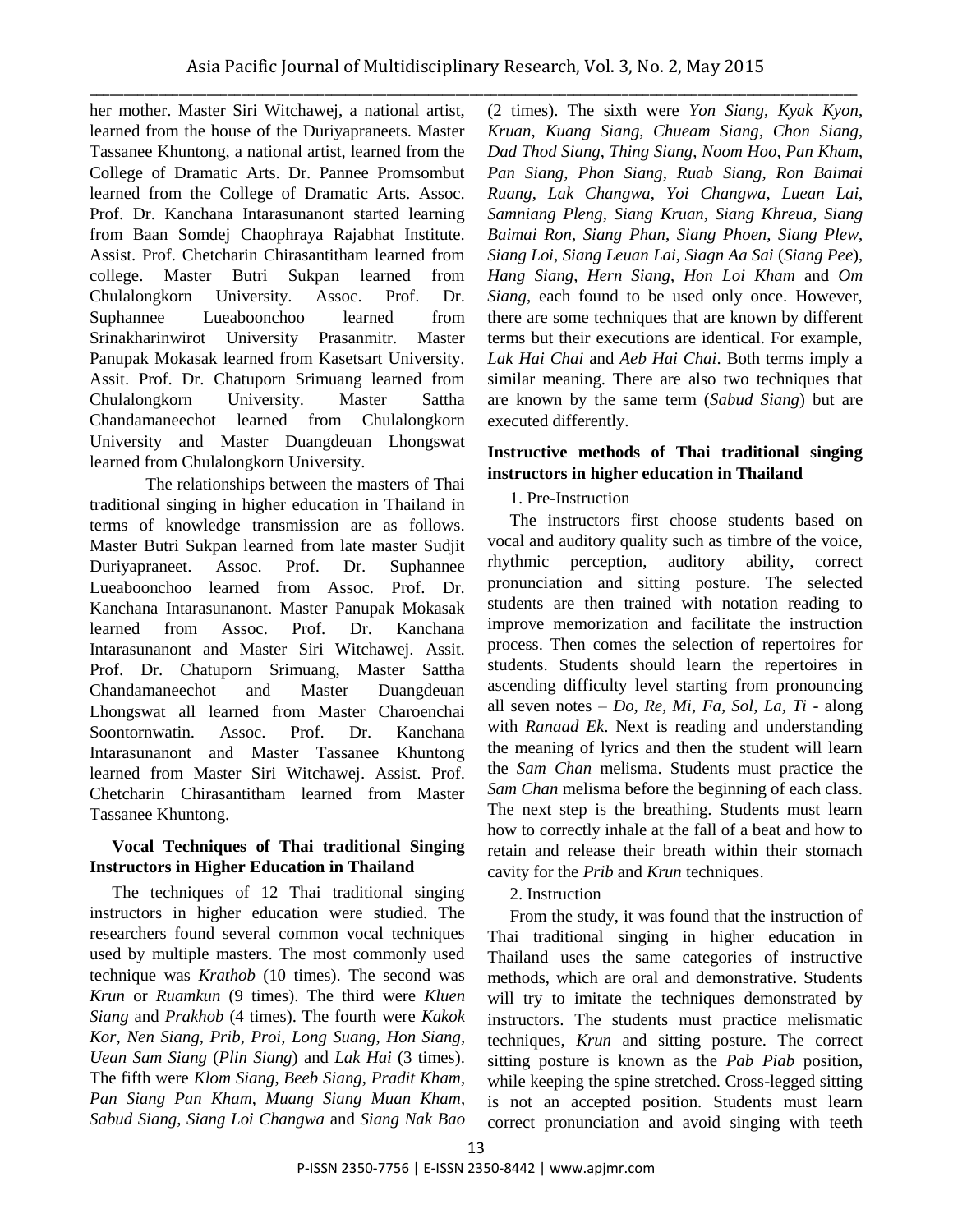grinded together. The voice must come directly from the singer's throat and must not pass the nasal cavity. The instructors also allow students to record singing techniques from the instructors so that they can practice those techniques outside the classroom.

There is a different instructive method known as "the 5am training" in which a singer rises up early in the morning and sings a series of selected repertoires at full volume. The technological advancement in multimedia has also aided the instruction and helped stimulate attention regarding theoretical concepts, terminologies and historical background. Pretests, post-tests and information technology are used for listening drills. The use of notation for Thai traditional singing instruction and also the concept of *Nah Tap* rhythmic pattern are also highlighted so that students know whether they are singing at the right pitch and in the correct rhythmic measure.

#### 3. Post-Instruction

The student learning outcomes are assessed by a central committee. Tests are conducted after every class by observing the development of a student. The assessment areas are clear pronunciation and melismata. The instruction process has to be repeated three times. There are two types of assessment. The first is individual assessment in which an individual student sings any selected learned repertoire to test memory and vocal quality. There is no fixed period as to when the test will be called for. The other type is ensemble assessment in which a student sings along with accompaniment of a *Pipat* and *Khreuang Sai* ensemble. The test takes place two times, in the middle and at the end of the semester to evaluate the student's vocal ability in terms of pitch and rhythm and also to test the singer's wit and astuteness.

## 4. Fine Tuning

This step involves revision and correction of any involuntary mistakes after completing a repertoire. For a single movement repertoire, a student is given a task to compose their own lyrics in the second repetition of the repertoire. Aside from this, the instructors also add more emotions, accentuation and vocal expression.

# **DISCUSSION**

One of the objectives of this research was to study instructive methods of Thai traditional singing instructors in higher education in Thailand. The information was collected in the form of document analysis and interviews with Thai traditional music instructors from several universities across Thailand.

The results of the analysis of Thai traditional singing instruction methods in higher education in Thailand revealed that there are 11 universities that offer Thai traditional singing instruction. One is from the North (Naresuan University), two are from the Northeast (Khon Kaen University and Mahasarakham University), one is from the South (Thaksin University) and seven are from Central Thailand (Chulalongkorn University, Kasetsart University, Rajamangala University of Technology Thanyaburi, Mahidol University, Ban Somdej Chaopraya Rajabhat University, Srinakharinwirot University Prasanmitr and Bundit Pattana Silpa Institute). The instruction is a part of curricula under four different governing bodies, the College of Music, Faculty of Fine Arts, Faculty of Humanities and Social Sciences and Faculty of Education. Each body aims to equip their graduates with Thai traditional singing techniques in different professions, preferably the teaching profession which is more secure that being a musical artist. The findings do not conform to the results of Piyapan Saentaweesuk, which concerned the administrative strategies of music instruction in higher education institutes in Thailand and found that there are five different governing bodies: Faculty of Fine Arts, Faculty of Humanity and Social Sciences, Faculty of Music, Colleges and Institutes [6].

The curriculum can be classified into 4 groups, Bachelor of Music, Bachelor of Fine Arts, Bachelor of Arts and Bachelor of Education. Regarding the curriculum content, the degree of Bachelor of Education takes up one more year than any other courses as students must learn necessary subjects about the teaching profession while there is no distinct difference regarding the practicum subjects between courses. The number of the subjects ranges from six to eight subjects with the majority being seven. Students learn the *Diew* repertoire (Solo) as the last subject. This disagrees with the findings of Piyapan Saentaweesuk, which showed that there are five different higher education courses offered in music in Thailand, Bachelor of Education (Music Education), Bachelor of Fine Arts (Music), Bachelor of Education (Musicology), Bachelor of Arts (Musicology) and Bachelor of Arts (Music) [7].

The sets of practicum repertoires in every university were found to be almost identical. There were two ways of selecting the repertoires, choosing by self-consideration and using the Standard Criteria from the University Bureau, starting from the seventh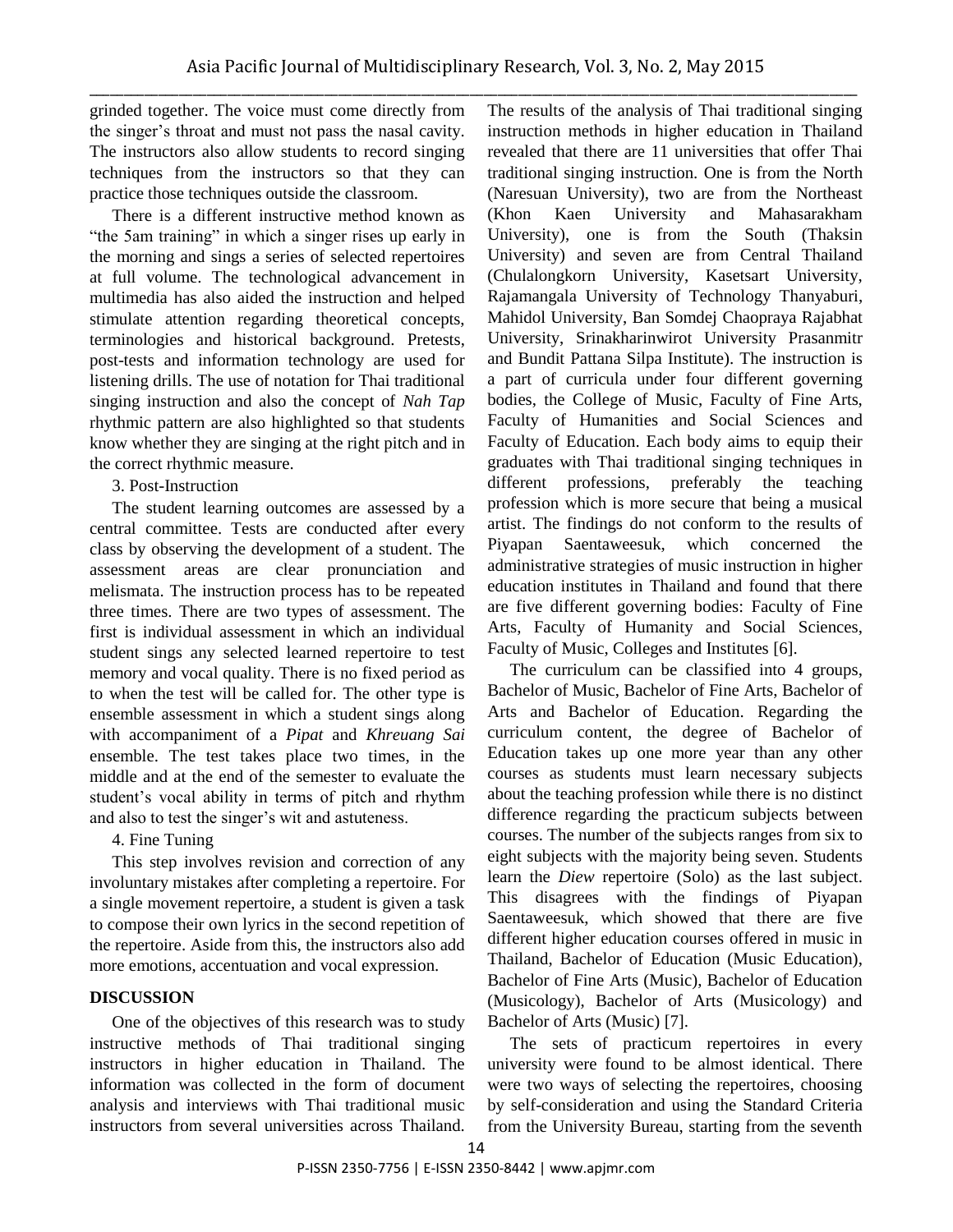\_\_\_\_\_\_\_\_\_\_\_\_\_\_\_\_\_\_\_\_\_\_\_\_\_\_\_\_\_\_\_\_\_\_\_\_\_\_\_\_\_\_\_\_\_\_\_\_\_\_\_\_\_\_\_\_\_\_\_\_\_\_\_\_\_\_\_\_\_\_\_\_\_\_\_\_\_\_\_\_\_\_\_\_\_\_\_\_\_\_\_\_\_\_\_\_\_\_\_\_\_\_\_\_\_\_\_\_\_\_\_ standard [8]. Practically, the repertoire which suits the students best is selected and its number depends on the students' skills. The weaker the skills, the fewer repertoires included. This process conforms to the Standard Criteria of the University Bureau, which aims to standardize Thai traditional music instruction, both theory and practice. Since Thai traditional singing is a part of Thai traditional music, its criteria was also included in which there are total of 11 standards for practical Thai traditional singing.

Among the Thai traditional singing instructors, three instructors are national artists (Master Siri Witchawej, Master Tassanee Khuntong and late Master Sudjit Duriyapraneet). Due to the concern over the masters' health, especially in the case of senior instructors, some classes take place in the masters' respective residences or workplaces rather than on university premises and students must travel there. Master Siri Witchawej teaches at his residence, Master Tassanee Khuntong at the Bundit Pattana Silpa Institute and Master Pattanee lives near her workplace. The instructors with over 20 years teaching experience are Assoc. Prof. Dr. Kanchana Intarasunanont, Assoc. Prof. Dr. Supannee Leuaboonchoo and Assist. Prof. Dr. Chetcharin Jirasantitham. The instructors with less than 20 years teaching experience are Master Duangdeuan Lhongswat, Assist. Prof. Dr. Chatuporn Srimuang, Master Panupak Mokasak, Master Butri Sukpan and Master Sattha Chandamaneechot. Master Duangdeuan Lhongswat, Assist. Prof. Dr. Chatuporn Srimuangand and Master Sattha Chandamaneechot all learned singing techniques from the same master (Master Charoenchai Suntornwatin) during their study at Chulalongkorn University. Master Panupak Mokasak learned singing techniques from Assoc. Prof. Dr. Kanchana Intarasunanont while taking a masters course in Srinakharinwirot University. Master Butri Sukpan learned knowledge from Master Sudjit Duriyapraneet. The institutes from which the instructors completed their Bachelor's degrees are Bundit Pattana Silpa Institute (Master Tassanee Khuntong, Master Pattanee Promsombut and Assist. Prof. Dr. Chetcharin Jirasantitham), Chulalongkorn University (Master Duangdeuan Lhongswat, Assist. Prof. Dr. Chatuporn Srimuang, Master Sattha Chandamaneechot and Master Butri Sukpan), Kasetsart University (Master Panupak Mokasak), Srinakharinwirot University Prasanmitr (Assoc. Prof. Dr. Supannee Leuaboonchoo) and Ban Somdej

Chaopraya Rajabhat Institute (Assoc. Prof. Dr. Kanchana Intarasunanont). The institution from which the instructors completed their Masters degrees are Chulalongkorn University, Srinakharinwirot University Pransanmitr and Mahidol University. Regarding the singing techniques, it was found that every instructor learned singing techniques from more than one master as different masters specialized in different singing types. For instance, to study *Sebha* singing, one must learn from Master Siri Witchawej, as he is an expert in this specific field. This is different from Western music instruction when one student remains an apprentice of one master. These findings confirm the research of Pansak Wandee, who collected the biography and works of 99 musical artists in the Rattanakosin period [9]. The artists consisted of 47 male and 52 female artists. Four styles of singing were transmitted among these artists which were from *Chao Chom Manda Silana Bang Chang* of the King Rama II period, from *Praya Sanoh Duriyang* (*Plaek Prasarnsab*), from *Praya Sanoh Duriyang* (*Cham Suntornwatin*) and from *Luang Praditpairoh* (*Sorn Sillapabanleng*).

It was found that the instructors used several techniques. Some techniques were similar while some were different. All the techniques were transmitted orally. The nature of a repertoire used for instruction affects the selection of instructive methods. The terminologies of the techniques reflect the fact that the same techniques can be executed differently from one master to another. For example, nine out of 13 instructors were found to use *Krun* techniques. Eight of these instructors knew the technique by the same term, whereas one master called the technique slightly differently as *Kun* but delivered it with similar execution. Also the *Sabud Siang* technique was found to be identically addressed but with a totally different execution. From the given examples, it is clear that the transmission of singing techniques can be interpreted in two ways. The first is clear and elaborated transmission. In this case, the instructor passes on the knowledge exactly as it was originally taught to the instructor. The other is obscure transmission in which an instructor passes on the knowledge without any explanation. In this case, instructor conceptualizes the idea of the technique and defines it to give a concrete example to the student. During the investigation Kanchana Intarasunanont (personal communication) stated that her list of terminologies of Thai traditional singing techniques was partly obtained from Thai